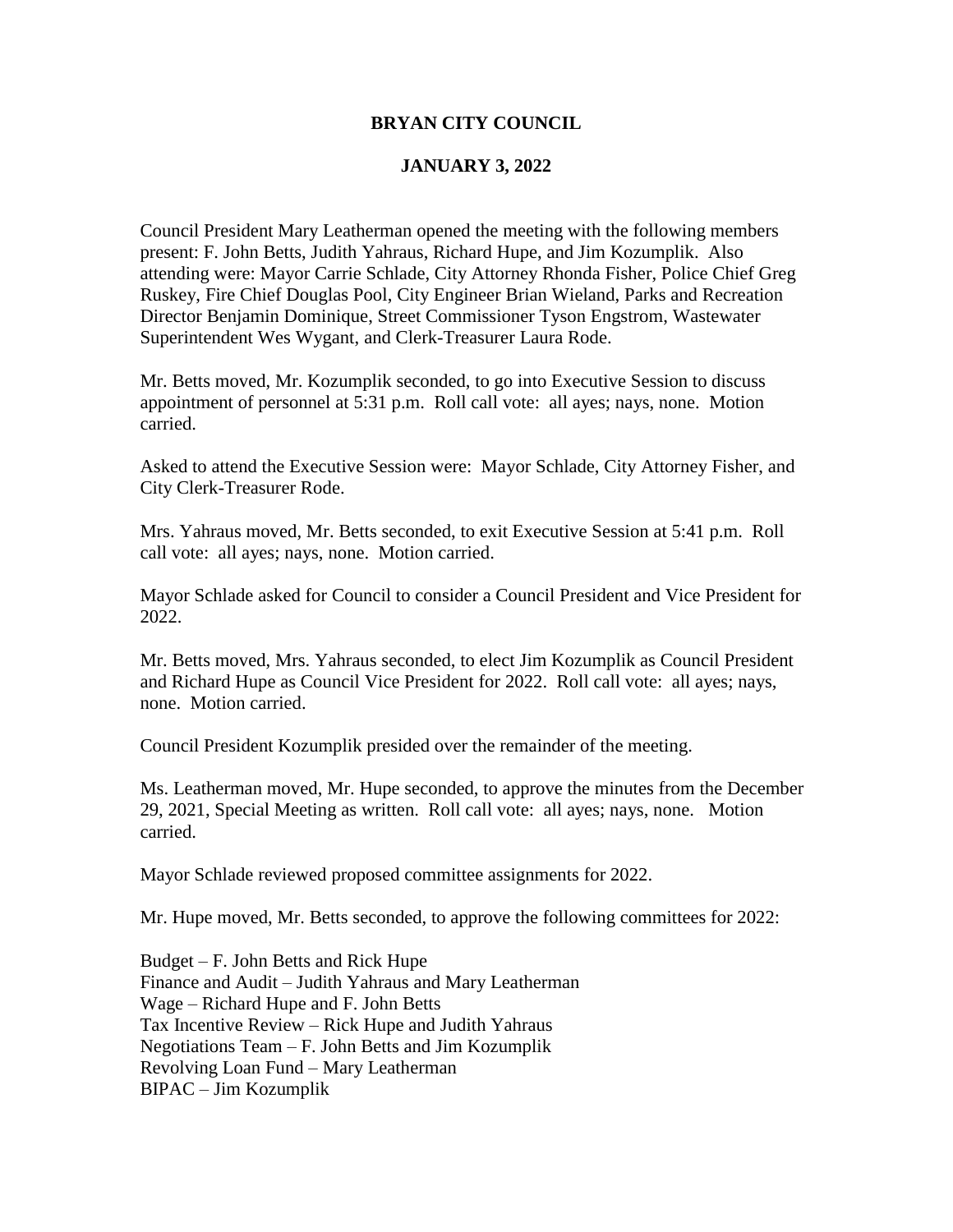Prevailing Wage Coordinators – Brian Wieland & Melanie Kaiser Americans with Disabilities Act – Patrick Thorp

Roll call vote: all ayes; nays, none. Motion carried.

Resolution No. 1, 2022, titled,

## **A RESOLUTION TO ACCEPT A \$86,243.00 DONATION FROM BRYAN GIRLS SOFTBALL ASSOCIATION TO THE PARKS AND RECREATION DEPARTMENT FOR SOFTBALL BLEACHER PROJECT.**

was presented and read by title only. Parks and Recreation Director Dominique requested Council accept a donation from the Bryan Girls Softball Association for softball bleachers. He thanked the Bryan Girls Softball Association for the donation.

Mrs. Yahraus moved, Ms. Leatherman seconded, to suspend the reading of Resolution No. 1, 2022, on three separate days. Roll call vote: all ayes; nays, none. Motion carried.

Mr. Hupe moved, Mr. Betts seconded, to pass Resolution No. 1, 2022. Roll call vote: all ayes; nays, none. Motion carried.

Ordinance No. 1, 2022, titled,

# **AN ORDINANCE TO AUTHORIZE MEMBERSHIP IN THE TIPS COOPERATIVE PURCHASING PROGRAM PURSUANT TO OHIO REV. CODE §9.48 AND TO AUTHORIZE THE MAYOR TO ENTER INTO A CONTRACT TO PARTICIPATE IN THE COOPERATIVE PURCHASING AGREEMENT, THEREBY WAIVING THE COMPETITIVE BIDDING PROCESS PRESCRIBED BY OHIO REVISED CODE §127.16(B)(1).**

was presented and read by title only. Parks and Recreation Director Dominique requested that Council authorize a membership allowing participation in the TIPS Cooperative Purchasing Program waiving the competitive bidding process required by Ohio Revised Code §127.16(B)(1). Parks and Recreation Director Dominique would like to utilize this program to purchase the softball bleachers.

Mr. Hupe moved, Mr. Betts seconded, to suspend the reading of Ordinance No. 1, 2022, on three separate days. Roll call vote: all ayes; nays, none. Motion carried.

Mrs. Yahraus moved, Ms. Leatherman seconded, to pass Ordinance No. 1, 2022. Roll call vote: all ayes; nays, none. Motion carried.

Ordinance No. 2, 2022, titled,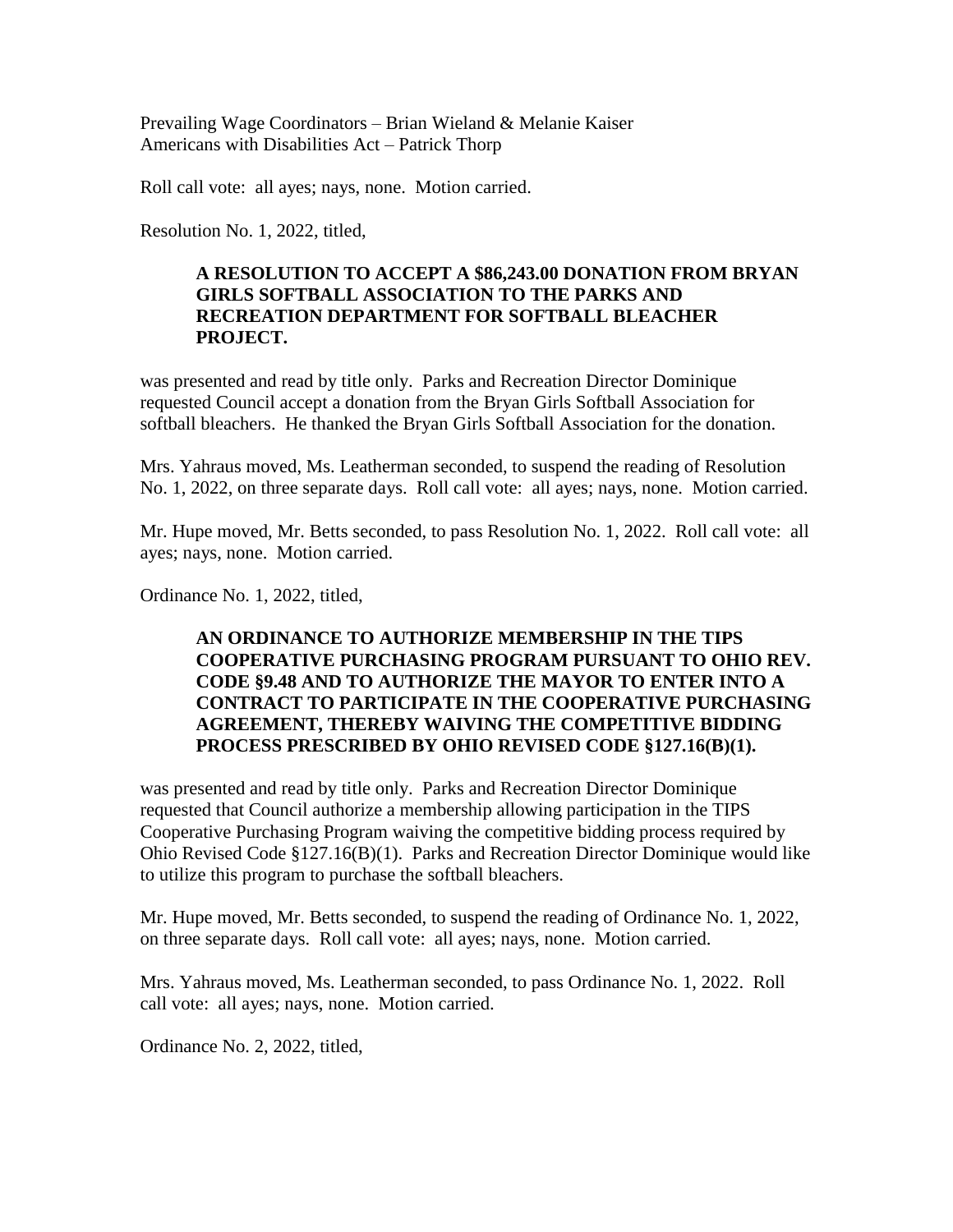## **AN ORDINANCE PROVIDING FOR ANNUAL APPROPRIATIONS FOR THE CITY OF BRYAN, FOR THE FISCAL YEAR ENDING DECEMBER 31, 2022, AND DECLARING AN EMERGENCY.**

was presented and read by title only. Clerk-Treasurer Rode detailed the appropriations requested for Council.

Mr. Betts moved, Mrs. Yahraus seconded, to suspend the reading of Ordinance No. 2, 2022, on three separate days. Roll call vote: all ayes; nays, none. Motion carried.

Ms. Leatherman moved, Mr. Hupe seconded, to pass Ordinance No. 2, 2022. Roll call vote: all ayes; nays, none. Motion carried.

Ordinance No. 3, 2022, titled,

# **AN ORDINANCE ESTABLISHING THE PAY RATE SCALE FOR SEASONAL WORKERS IN THE PARKS AND RECREATION DEPARTMENT OF THE CITY OF BRYAN, MAKING IT EFFECTIVE JANUARY 4, 2022 AND RESCINDING ORDINANCE NO. 4, 2021.**

was presented and read by title only. Parks and Recreation Director Dominique requested Council approve the annual ordinance establishing the pay scale for seasonal workers in the Parks and Recreation Department. Further discussion was held.

Mr. Hupe moved, Mr. Betts seconded, to suspend the reading of Ordinance No. 3, 2022, on three separate days. Roll call vote: all ayes; nays, none. Motion carried.

Ms. Leatherman moved, Mrs. Yahraus seconded, to pass Ordinance No. 3, 2022. Roll call vote: all ayes; nays, none. Motion carried.

Resolution No. 2, 2021, titled,

# **A RESOLUTION AUTHORIZING THE CITY ENGINEER OF THE CITY OF BRYAN, WILLIAMS COUNTY, OHIO TO APPLY FOR THE FOLLOWING GRANTS: OHIO PUBLIC WORKS COMMISSION (OPWC), COMMUNITY DEVELOPMENT BLOCK GRANT (CDBG) AND SMALL CITIES THRU THE OHIO DEPARTMENT OF TRANSPORTATION, AND OTHERS FOR THE CITY OF BRYAN, WILLIAMS COUNTY, OHIO AS NECESSARY"**

was presented and read by title only. City Engineer Wieland requested Council's permission to apply for various grants for the City of Bryan including, but not limited to, Ohio Public Works Commission, Community Development Block Grant, and Small Cities thru the Ohio Department of Transportation.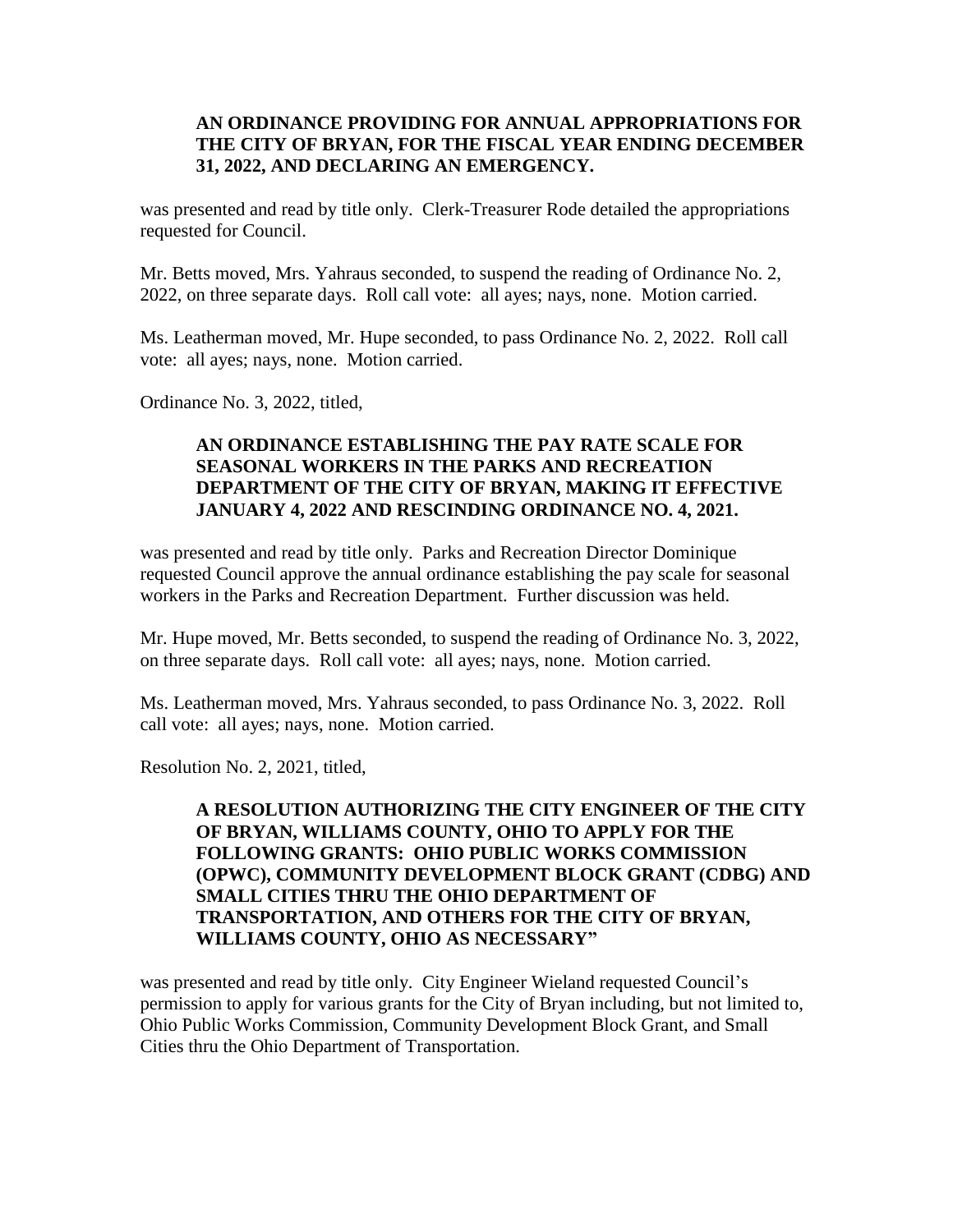Mrs. Yahraus moved, Mr. Betts seconded, to suspend the reading of Resolution No. 2, 2022, on three separate days. Roll call vote: all ayes; nays, none. Motion carried.

Mr. Hupe moved, Ms. Leatherman seconded, to pass Resolution No. 2, 2022. Roll call vote: all ayes; nays, none. Motion carried.

Resolution No. 3, 2022, titled,

# **A RESOLUTION AUTHORIZING THE CLERK-TREASURER TO ADVERTISE FOR BIDS FOR THE PROJECT KNOWN AS "2022 ASPHALT PROGRAM."**

was presented and read by title only. City Engineer Wieland requested Council's permission to advertise for the 2022 Asphalt Program noting that the timing of the project may be shuffled to allow for a larger project during the year. Further discussion was held.

Mrs. Yahraus moved, Ms. Leatherman seconded, to suspend the reading of Resolution No. 3, 2022, on three separate days. Roll call vote: all ayes; nays, none. Motion carried.

Mr. Betts moved, Mr. Hupe seconded, to pass Resolution No. 3, 2022. Roll call vote: all ayes; nays, none. Motion carried.

Resolution No. 4, 2022, titled,

#### **A RESOLUTION AUTHORIZING THE CLERK-TREASURER TO ADVERTISE FOR BIDS FOR THE PROJECT KNOWN AS "2022 PAVEMENT MARKING PROGRAM."**

was presented and read by title only. City Engineer Wieland requested Council's permission to advertise for the 2022 Pavement Marking Program.

Ms. Leatherman moved, Mr. Betts seconded, to suspend the reading of Resolution No. 4, 2022, on three separate days. Roll call vote: all ayes; nays, none. Motion carried.

Mrs. Yahraus moved, Mr. Hupe seconded, to pass Resolution No. 4, 2022. Roll call vote: all ayes; nays, none. Motion carried.

Parks and Recreation Director Dominique requested that Paula Kline fill a Park Board position vacated by Stan Tipton on the Park Board.

Mr. Betts moved, Mrs. Yahraus seconded, to appoint Paula Kline to fill a Park Board position vacated by Stan Tipton. Roll call vote: all ayes; nays, none. Motion carried.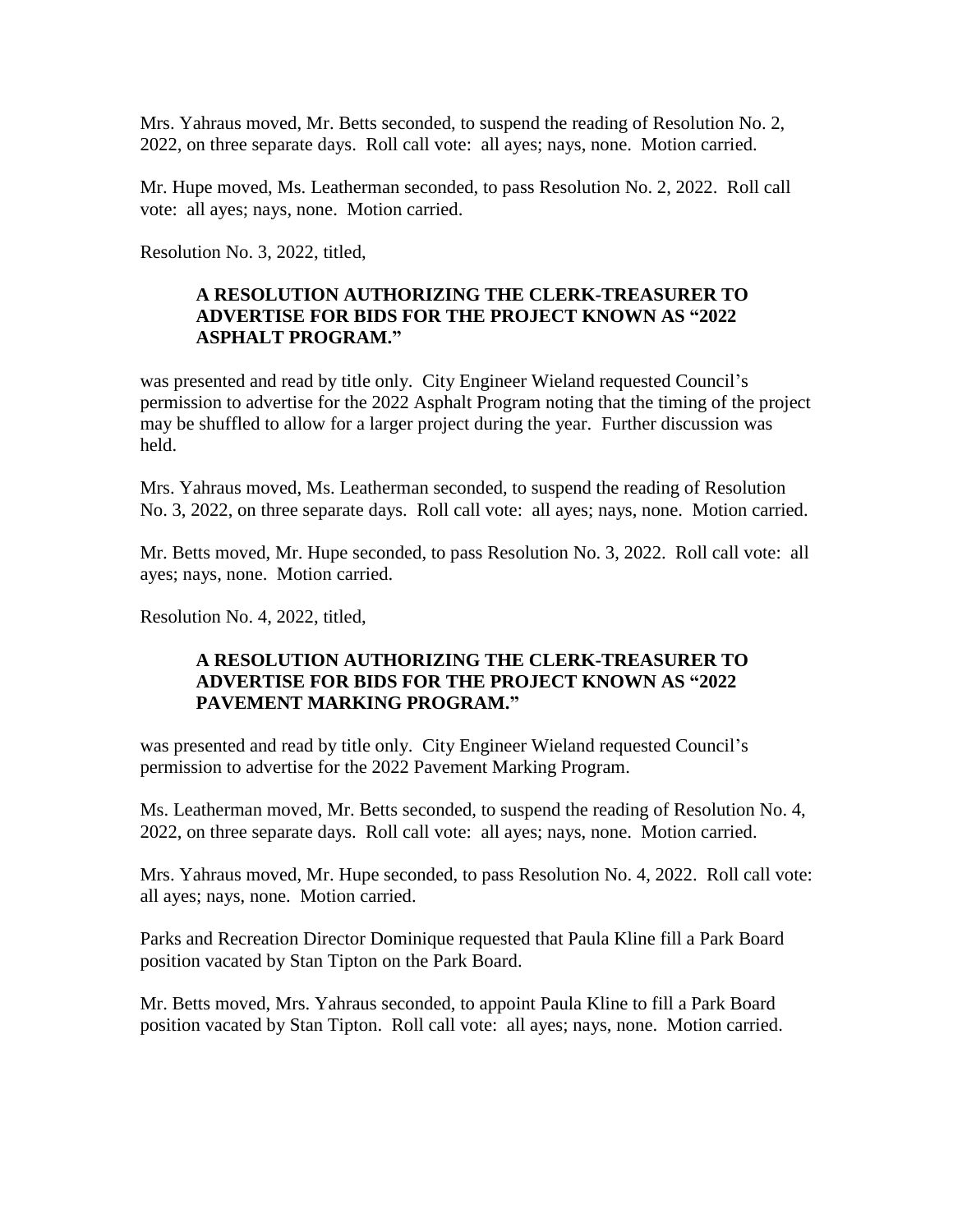Mayor Schlade requested that Jack Short be appointed to fill a term vacated by Bernard Beavers ending December 31, 2023, and that Richard Hallett be reappointed for another six (6) year term ending December 31, 2027, on the Planning and Zoning Commission.

Ms. Leatherman moved, Mr. Betts seconded, to appoint Jack Short to fill a term vacated by Bernard Beavers ending December 31, 2023, and that Richard Hallett be reappointed for another six (6) year term ending December 31, 2027, on the Planning and Zoning Commission. Roll call vote: all ayes; nays, none. Motion carried.

Mayor Schlade then requested the following appointments to the Board of Zoning Appeals:

Bob Carter to fill the term vacated by Art Spletzer ending December 31, 2022;

Tom Reed to fill the term vacated by Jackson Short ending December 31, 2025;

Sean Welling to fill the term vacated by Mike Stuller ending December 31, 2025; and

Tom Dominique to be reappointed for another five (5) year term ending December 31, 2026.

Mrs. Yahraus moved, Ms. Leatherman seconded, to approve the above recommendations for the Bryan Board of Zoning Appeals. Roll call vote: all ayes; nays, none. Motion carried.

Mayor Schlade requested that Richard Reed be reappointed to the Williams County Port Authority for a four (4) year term ending December 31, 2025.

Mr. Betts moved, Mr. Hupe seconded, to reappoint Richard Reed to the Williams County Port Authority for a four (4) year term ending December 31, 2025. Roll call vote: all ayes; nays, none. Motion carried.

Mayor Schlade requested that Council appoint Mari Ivan and Mayor Schlade to the Williams County Economic Development Corporation Board as representatives of the City.

Mr. Hupe moved, Ms. Leatherman seconded, to appoint Mari Ivan and Mayor Schlade to the Williams County Economic Development Corporation Board as representatives of the City. Roll call vote: all ayes; nays, none. Motion carried.

Mayor Schlade then reviewed the proposed schedule for the 2022 Council meetings.

Ms. Leatherman moved, Mrs. Yahraus seconded, to set the 2022 Council meetings at 5:30 p.m. on the first and third Mondays of each month unless changed upon special request and with the exceptions of moving the second meeting in January to Tuesday, January 18, 2022, due to the Martin Luther King holiday, the second meeting of June